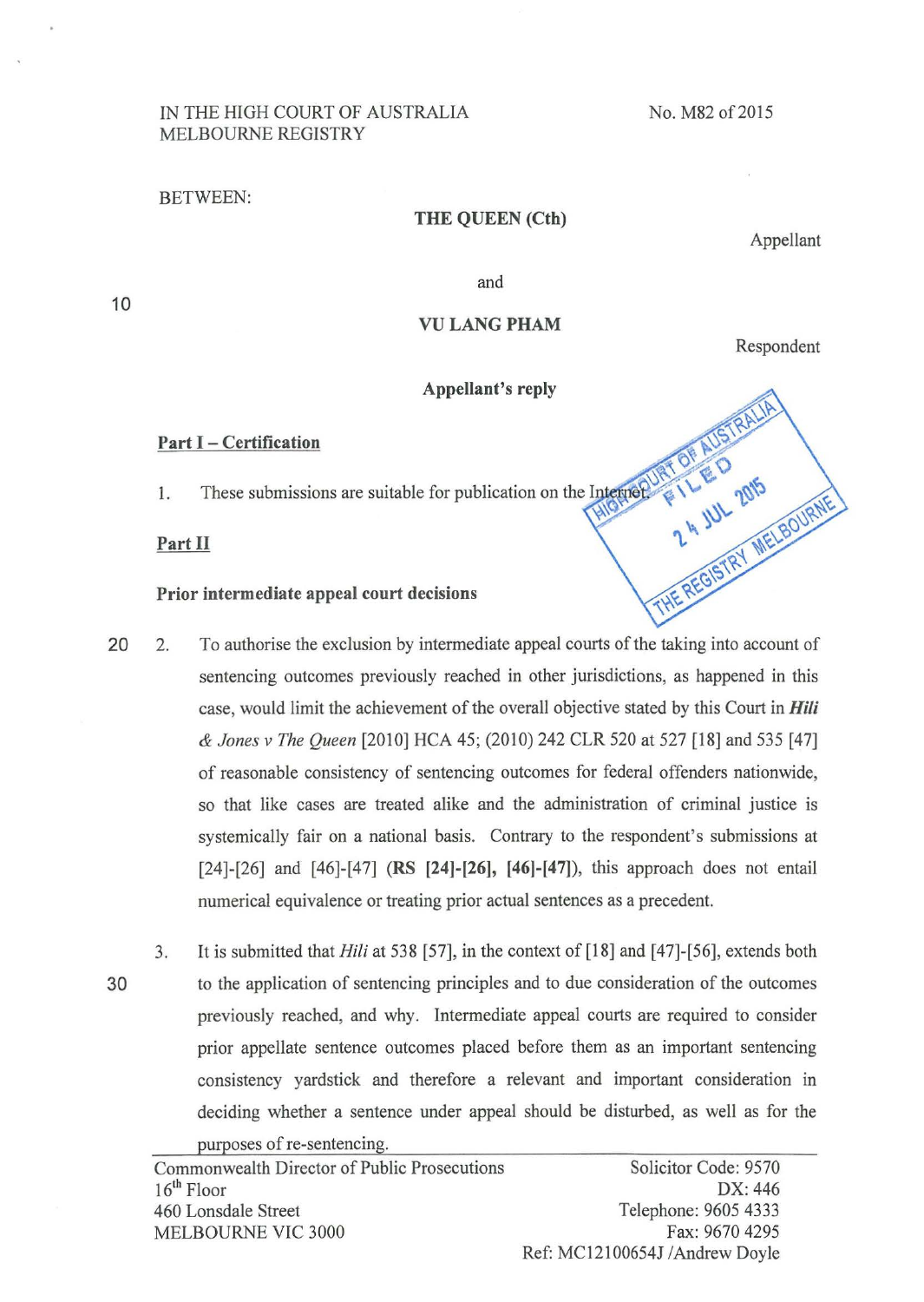- 4. The subsequent decisions of this Court in *Lacey v Attorney-General (Qld)* [2011] HCA 10; (2011) 242 CLR 573 and *Barbaro v The Queen* [2014] HCA 2; (2014) 253 CLR 58 should not be taken to have confined the meaning of Hili as suggested by the respondent at RS [46]-[47].
- 5. In support of the argument that Hili should not be confined in the manner suggested by the respondent, it is submitted that:
	- (a) the overall objective is *reasonable* consistency in federal offence sentencing sufficient to avoid the vice of going beyond the limits of variability of discretionary decision-making and crossing into the territory of systemic unfairness, being a form of injustice: *Hili* at [47], cfRS [2(b)];
	- (b) the achievement of reasonable consistency is advanced by two distinct but related means, with the first and paramount means being the proper *application*  of the relevant legal principles, principally consistency in the *application* of Part 1B of the *Crimes Act 1914* (Cth), but also State or Territory laws applied as surrogate federal law for aspects of sentencing that are not covered by Part 1B: *Hili* at [49]-[52] (cf RS [39]);
- (c) the second means for the achievement of reasonable consistency is considering, as a yardstick, the outcomes in prior cases, with bare statistics telling a judge very little that is useful unless accompanied by an explanation of why the prior 20 sentences were fixed as they were: *Hili* at [53]-[55].
	- 6. To confine *Hili,* especially [57], to require intermediate appeal courts to consider what has been decided previously about sentencing principles would unnecessarily limit the work able to be done by those courts in achieving reasonable consistency (falling short of numerical equivalence) in federal sentencing outcomes, and thereby helping to ensure that like cases are treated reasonably alike, nationwide.
- 7. . In any event, neither *Hili* at [57], nor *Barbaro,* nor *Lacey* provide support for the Court of Appeal's decision to disregard inter-State intermediate appeal court approved or imposed sentences for offences similar to that committed by the respondent in the process of deciding whether the sentence imposed in this case was 30 manifestly excessive.

10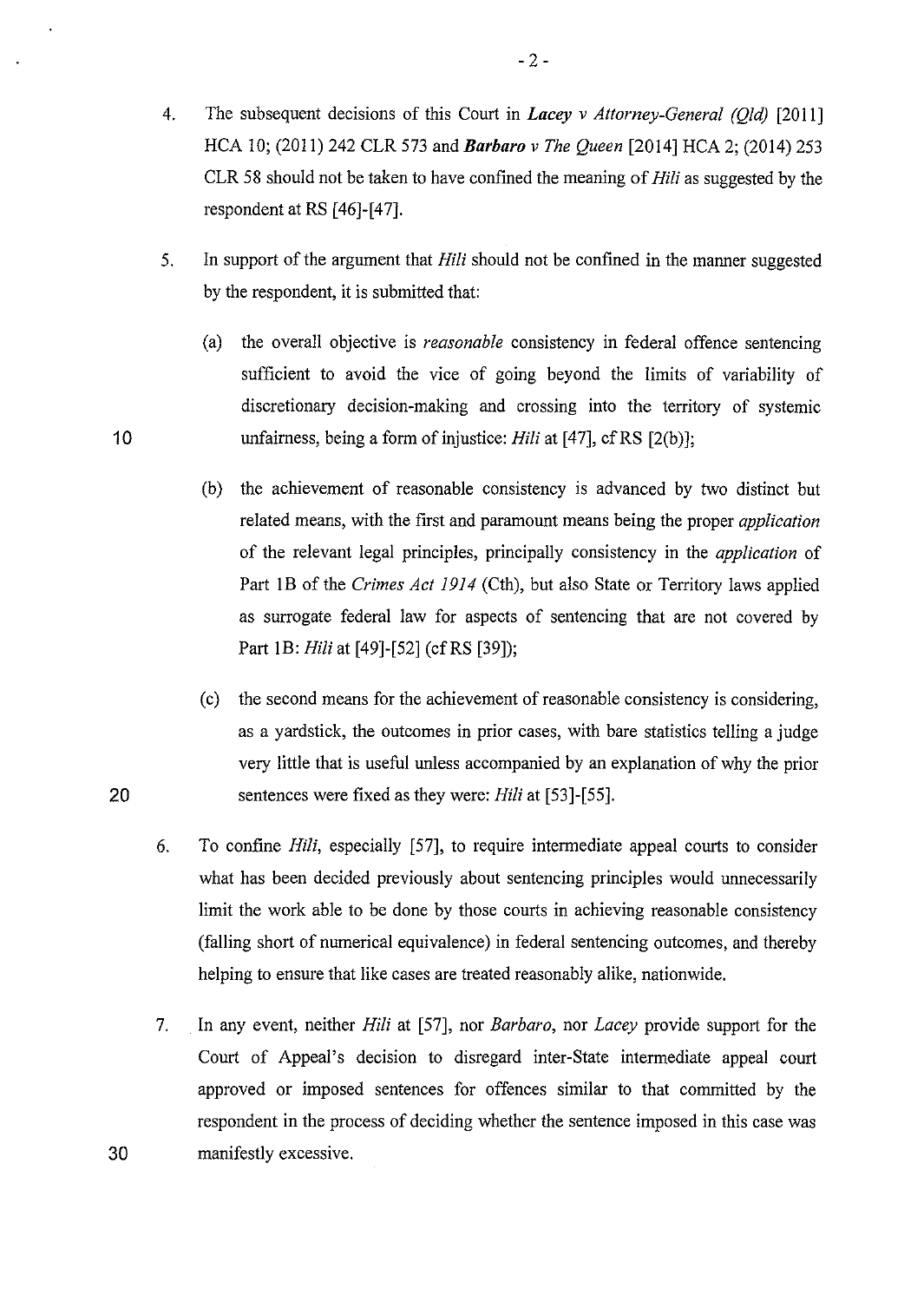8. The *"consistency of decision"* required is both consistency in the application of legal principles and reasonable consistency of outcomes, not just in their meaning and interpretation, even on the more limited view taken by Heydon J in Hili.

### **The respondent's notice of contention**

- 9. In reply to the respondent's notice of contention submissions (RS [76]-[85]), the appellant submits that this Court ought not entertain it, and that leave to rely upon the supporting affidavit and exhibits thereto should be refused, for the following reasons.
- 10. In the Court of Appeal, the respondent argued that "there is a stark difference *between sentencing practice in Victoria and that in other states for importation*  10 *offences involving comparable quantities": Vu Lang Pham v The Queen* [2014] VSCA 204 at [8] per Maxwell P. It is therefore not open to the respondent now to assert, contrary to the stance taken below, that *"the original sentence was heavy compared to sentences imposed in the compared cases in all jurisdictions, not merely Victoria*" (cf RS [80]).
	- 11. In any event:-
		- (a) the question of whether a sentence is *"heavy"* is not a relevant question for this Court to consider;
- (b) the material sought to be used by the respondent represents an inappropriate use of graphs and statistical analysis of the very kind disapproved of and warned 20 against by this Court in *Wong v The Queen* [2001] HCA 64; (2001) 207 CLR 584 at 606 [59] per Gaudron, Gummow and Hayne JJ and the plurality in *Hili*  at 535-6 [48]-[49] and 537 [55];
	- (c) that statistical material can go no further than establishing that the original sentence was *"stern",* as submitted by the appellant in the Court of Appeal: *Vu Lang Pham v The Queen* [2014] VSCA 204 at [6] per Maxwell P;
	- (d) those graphs and statistics do not, and could not, establish that the sentence originally imposed in this case was manifestly excessive.